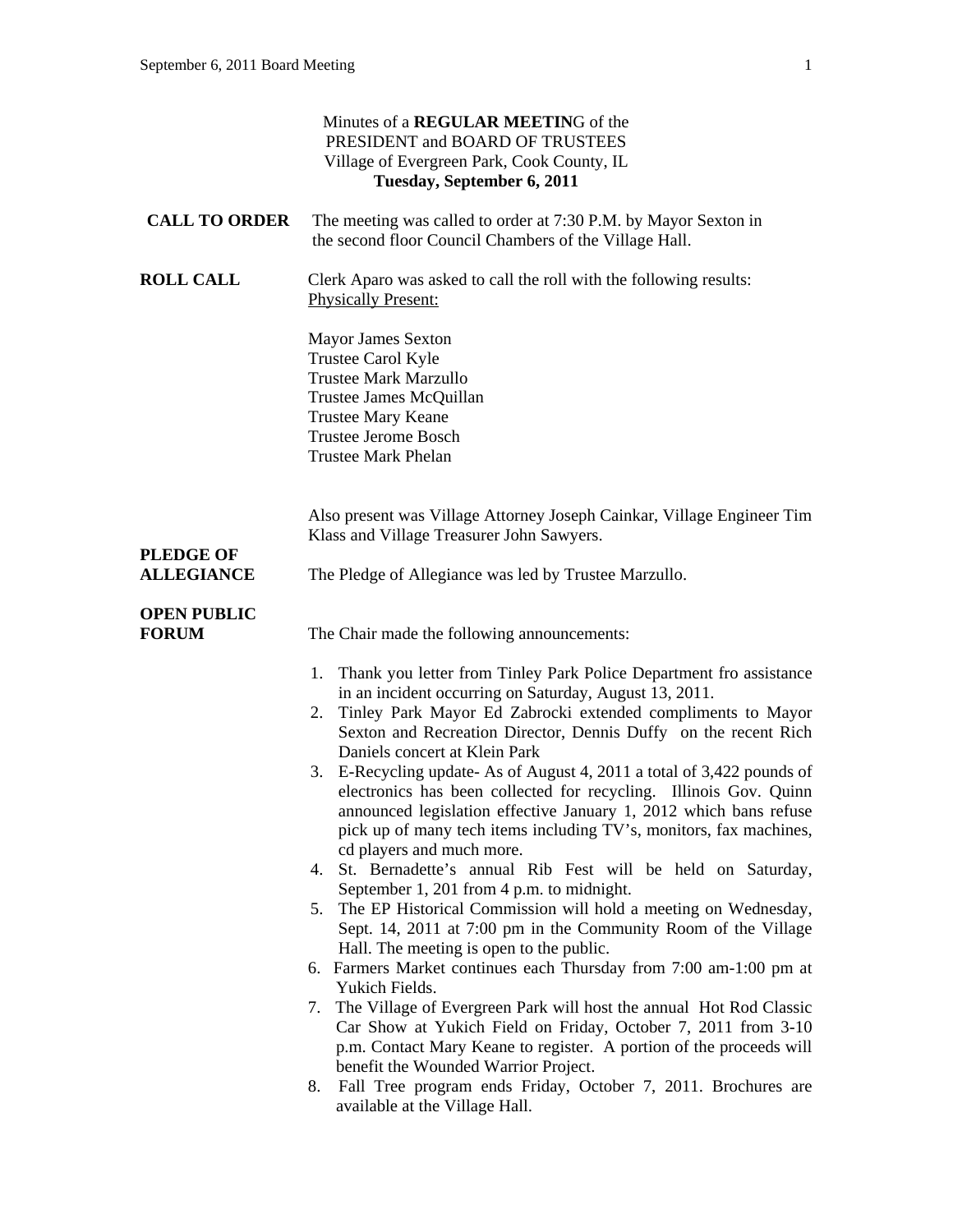| <b>OPEN PUBLIC</b><br><b>AUDIENCE</b>              | NONE.                                                                                                                                                                                                                                                                                                                                                                                                                                                                                                                                                                                                                                                |
|----------------------------------------------------|------------------------------------------------------------------------------------------------------------------------------------------------------------------------------------------------------------------------------------------------------------------------------------------------------------------------------------------------------------------------------------------------------------------------------------------------------------------------------------------------------------------------------------------------------------------------------------------------------------------------------------------------------|
| <b>REGULAR</b><br><b>AGENDA</b>                    | Motion by Trustee Bosch second by Trustee Kyle to waive the reading<br>of the minutes of the August 15, 2011 Regular Meeting by the President<br>and Board of Trustees and approved as presented was passed by<br>unanimous voice vote and so ordered by the Chair.                                                                                                                                                                                                                                                                                                                                                                                  |
| <b>RESOLUTION</b><br>NO. 21-2011                   | Motion by Trustee Phelan second by Trustee McQuillan, to approve<br>Resolution NO. 21-2011 with expenditures of the General Corporate<br>Fund of \$367,737.80 and the Sewer and Water Fund in the amount of<br>\$213,131.53 and the Open Lands Project \$647.00 n and the $95th$ Street<br>TIF Fund \$11,896.10 and the Capital Improvement Fund, \$1,108.077.33<br>and the Street Bond Fund \$2,000.00 and Debt Service- General \$<br>592,026.95 for a total of \$2,295,516.71. Upon roll call, voting YES:<br>Trustees Kyle, Marzullo, McQuillan, Keane, Bosch and Phelan; voting<br>NO: NONE. The motion was passed and so ordered by the Chair. |
| <b>WATER</b><br><b>COLLECTORS</b><br><b>REPORT</b> | Motion by Trustee Marzullo second by Trustee Bosch to approve the<br>Water Collector's report for <b>August 2011</b> for information and file in the<br>amount of \$559,192.76. The motion was passed by unanimous voice<br>vote and so ordered by the Chair.                                                                                                                                                                                                                                                                                                                                                                                        |
| <b>VILLAGE COLLECTORS</b><br><b>REPORT</b>         |                                                                                                                                                                                                                                                                                                                                                                                                                                                                                                                                                                                                                                                      |
| <b>BUSINESS</b>                                    | Motion by Trustee Phelan second by Trustee Keane to approve the<br>Village Collector's report for August 2011 for information and file in the<br>amount of \$1,763,653.09. The motion was passed by unanimous voice<br>vote and so ordered by the Chair.                                                                                                                                                                                                                                                                                                                                                                                             |
| <b>CERTIFICATES</b>                                | Motion by Trustee Marzullo second by Trustee Kyle, to accept the<br>application for Business Regulation Certificate and License for<br><b>BUJIS</b> (Space 2) to operate retail clothing store at the Plaza, 9500 S.<br>Western Avenue. Upon roll call voting YES: Trustees Marzullo,<br>McQuillan, Keane, Bosch, Phelan and Kyle; voting NO: NONE.<br>The<br>motion was passed and so ordered by the Chair.                                                                                                                                                                                                                                         |
| <b>ORDINANCE</b><br>NO. 13-2011                    | Motion by Trustee Bosch second by Trustee McQuillan to approve<br>Ordinance NO. 13-2011, " AN ORDINANCE GRANTING A<br>SPECIAL USE PERMIT TO ALLOW THE OPERATION OF A<br>PHYSICAL FITNESS FACILITY AND MEMBERSHIP SPORTS<br>AND RECREATION CLUB ON THE PREMISES AT 9500 SOUTH<br>WESTERN AVENUE, EVEREEN, PARK, ILLINOIS." Upon roll<br>call voting YES: Trustees McQuillan, Keane, Bosch, Phelan, Kyle and<br>Marzullo; voting NO: NONE. The motion was passed and so ordered<br>by the Chair.                                                                                                                                                       |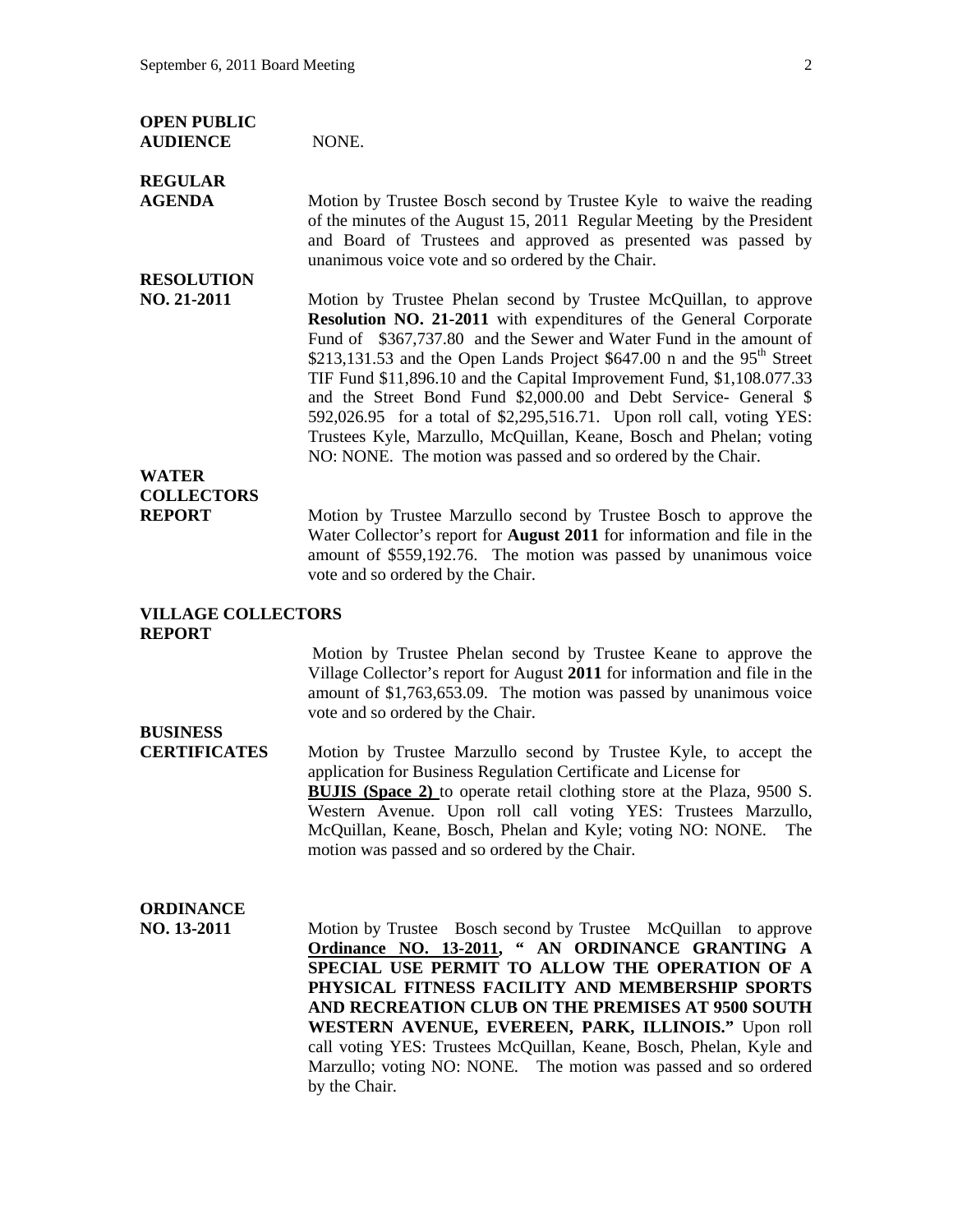## **PROCLAMATIONS**

|                                      | Motion by Trustee Phelan second by Trustee Kyle to approve the                                                                              |  |
|--------------------------------------|---------------------------------------------------------------------------------------------------------------------------------------------|--|
|                                      | Proclamation, "Declaring September 2011 as National Recovery                                                                                |  |
|                                      | Month; Prevention Works, Treatment is Effective in the Village of                                                                           |  |
|                                      | Evergreen Park, Illinois. " Upon roll call voting YES: Trustees Keane,                                                                      |  |
|                                      | Bosch, Phelan, Kyle, Marzullo and McQuillan; voting NO: NONE. The                                                                           |  |
|                                      | motion was passed and so ordered by the Chair.                                                                                              |  |
|                                      | Motion by Trustee Kyle second by Trustee Marzullo to approve the                                                                            |  |
|                                      | Proclamation, "Declaring September 17-23, 2011 as Constitution Week                                                                         |  |
|                                      | in the Village of Evergreen Park, Illinois." Upon roll call voting YES:                                                                     |  |
|                                      | Trustees Bosch, Phelan, Kyle, Marzullo, McQuillan and Keane; voting                                                                         |  |
|                                      | NO: NONE. The motion was passed and so ordered by the Chair.                                                                                |  |
| <b>EP POLICE</b>                     |                                                                                                                                             |  |
| <b>INTERN</b>                        | Motion by Trustee Bosch second by Trustee Marzullo to approve                                                                               |  |
|                                      | the request from Police Chief Saunders to approve Kevin J. Burke's                                                                          |  |
|                                      | participation in the Evergreen Park Police Department's College Student                                                                     |  |
|                                      | Internship Program. Upon roll call voting YES: Trustees Keane, Bosch,                                                                       |  |
|                                      | Phelan, Kyle, Marzullo and McQuillan; voting NO: NONE. The Motion                                                                           |  |
| <b>MARTYRFEST</b>                    | was passed and so ordered by the Chair.                                                                                                     |  |
| <b>HOMECOMING</b>                    |                                                                                                                                             |  |
| <b>REQUEST</b>                       | Motion by Trustee McQuillan second by Trustee Keane to approve the                                                                          |  |
|                                      | request for Queen of Martyrs' Fest and liquor license on parish grounds                                                                     |  |
|                                      | on Friday, Saturday and Sunday, September 23-25, 2011. Upon roll call                                                                       |  |
|                                      | voting YES: Trustees Bosch, Phelan, Kyle, Marzullo, McQuillan and                                                                           |  |
|                                      | Keane; voting NO: NONE. The Motion was passed and so ordered by                                                                             |  |
|                                      | the Chair.                                                                                                                                  |  |
| <b>MARTYRS</b><br><b>WALK A THON</b> |                                                                                                                                             |  |
|                                      | Motion by Trustee Phelan second by Trustee Kyle to approve Queen of<br>Martyrs request to hold their<br>annual walk-a-thon on September 30, |  |
|                                      | 2011 from 8:30 am to 2:00 pm. with a rain date of rain date October 3,                                                                      |  |
|                                      | 2011. The Chair noted he had approved a parking change due to                                                                               |  |
|                                      | Marytrfest. (No Board action required for parking changes.) Upon roll                                                                       |  |
|                                      | call voting YES: Trustees Bosch, Kyle, Marzullo McQuillan, Keane and                                                                        |  |
|                                      | Phelan; voting NO: NONE. The Motion was passed and so ordered by                                                                            |  |
|                                      | the Chair.                                                                                                                                  |  |
| <b>MOTHER MCAULEY</b>                |                                                                                                                                             |  |
| <b>WALK REQUEST</b>                  | Motion by Trustee Phelan second by Trustee Marzullo to approve the                                                                          |  |
|                                      | request from Mother McAuley for an all –school walk (1,300 students)                                                                        |  |
|                                      | fundraiser to be held on Friday, September 23, 2011. Trustee Phelan                                                                         |  |
|                                      | amended the motion adding approval contingent upon agreed solutions                                                                         |  |
|                                      | to traffic enforcement, crowd control and the safety of student body                                                                        |  |
|                                      | participating. The Chair directed,<br>Ms. Jennifer Busk, petitioner for                                                                     |  |
|                                      | Mother McAuley to contact Dep. Chief Gutkowski and PW Director                                                                              |  |
|                                      | Lorenz regarding resolution of these safety issues. Upon roll call voting                                                                   |  |
|                                      | YES: Trustees Bosch, Kyle, Marzullo McQuillan, Keane and Phelan;                                                                            |  |
|                                      | voting NO: NONE. The Motion was passed and so ordered by the Chair.                                                                         |  |
| <b>ENGINEER'S</b>                    |                                                                                                                                             |  |
| <b>REPORT</b>                        | Tim Klass reported progress on the Street Rehab project and commended                                                                       |  |
|                                      | the contractor for completing Section 1 $\&$ 2 under budget and on time.                                                                    |  |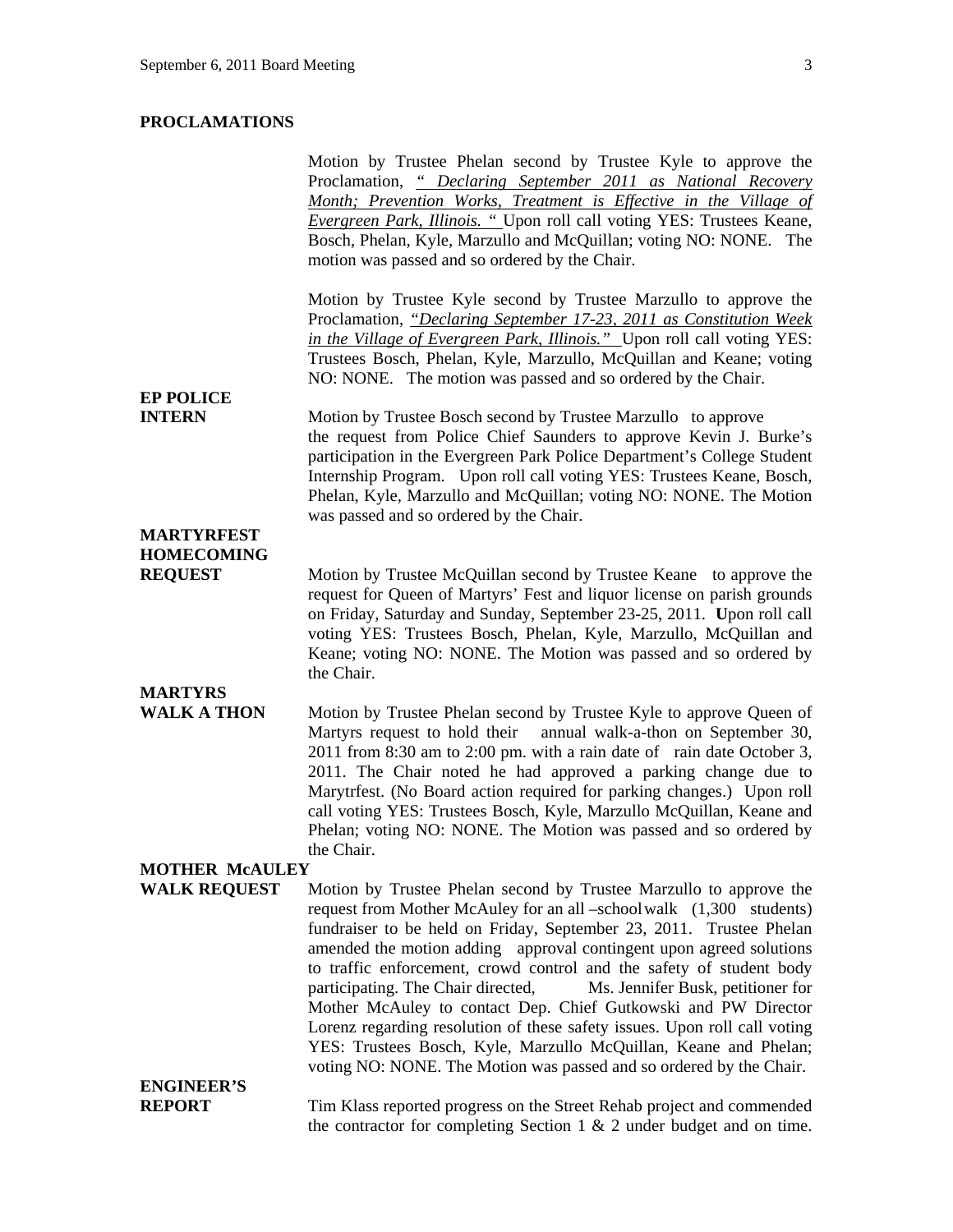Motion by Trustee Phelan second by Trustee Marzullo to approve the Engineer's payment request to Gallagher Asphalt in the amount of \$1,042,789.99. Trustee Kyle stated they did an excellent job in her area. Upon roll call voting YES: Trustees Marzullo, McQuillan, Keane, Phelan, Kyle and Marzullo; voting NO: NONE. The Motion was passed and so ordered by the Chair.

The Chair stated he is not pleased that the 2011 Sidewalk Program is one month late and still has not begun.

## **ATTORNEY'S**

**REPORT** The Attorney had no report.

## **DEPT. HEADS**

**REPORTS** Youth Commissioner, Jim Feltz reported an average twenty seven (27) teens used the facility daily. Fright night is coming and the Red Cross Baby sitting program will be starting soon. He added (25) twenty five student volunteers from Evergreen Park High School are available for community service.

 Recreation Director, Dennis Duffy reported over 300 children have signed up for the soccer program held at Yukich Fields on Saturday mornings and the girls Lacrosse team starts tomorrow after school. Six concerts were held this summer and Mr. Duffy thanked the Chair and the Board for a great concert season.

 The Chair reminded everyone of Most Holy Redeemer's outdoor mass at Duffy Park at 11:00 am on Sunday. There will be a remembrance ceremony for Military, Police and Fire personnel and all those that perished on September 11, 2001 in New York.

**BIDS** Motion by Trustee Phelan second by Trustee Kyle to approve the PW Director's request for permission to bid on earthmoving, fencing and road building improvements at " The Park " the newly purchased property at  $91<sup>st</sup>$  & California Avenue.

> The Chair directed attention to the conceptual drawings presented depicting possible uses of the 48 acre property; including a dog park, a enhanced sledding slope with stairs, cross country skiing, disc golf, driving range, a pond and a gardening area reminiscent of the original agricultural use of the land and truck farming. The Chair added Engineer Klass has been overseeing the repair project to the existing wall on  $93<sup>rd</sup>$  Place. Upon roll call voting YES: Trustees McQuillan, Keane, Bosch, Phelan, Kyle and Marzullo; voting NO: NONE. The Motion was passed and so ordered by the Chair.

**MISC.** Motion by Trustee Bosch second by Trustee Kean to approve the engineer's payout request to Novotny and Associates of \$73,215.78 for various Village projects. Upon roll call voting YES: Trustees Keane, Bosch, Phelan, Kyle, Marzullo and McQuillan; voting NO: NONE. The Motion was passed and so ordered by the Chair.

> There is a movie in the park at Duffy Park, "Rudy" at 8:00 p.m. weather permitting.